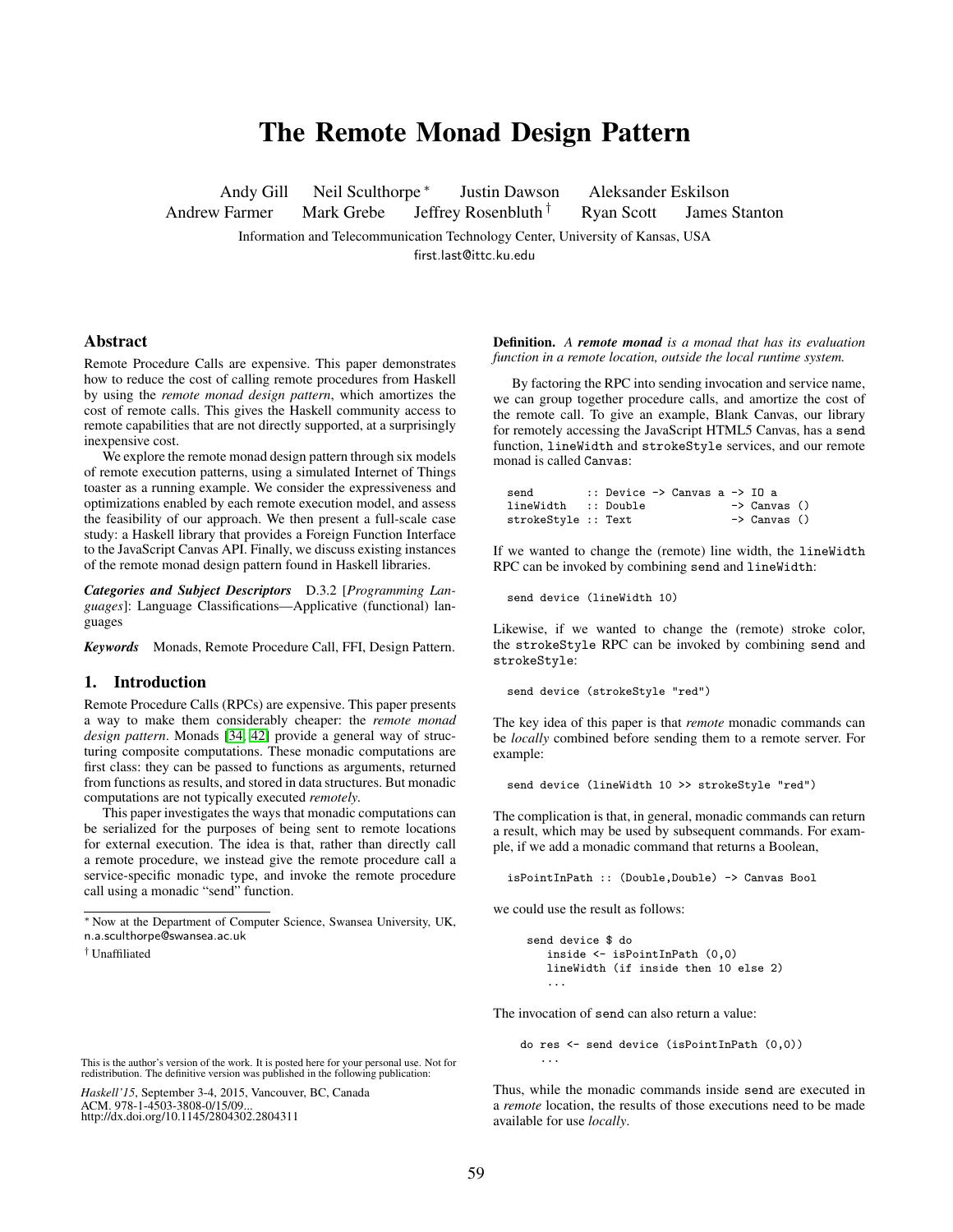# 2. Haskell Calling the Real World

When Haskell users want an established graphics library, such as OpenGL, or a web-client library, such as cURL, they typically use a Haskell library that uses the Foreign Function Interface (FFI) capability to link Haskell code with the native capabilities of the desired external library. Rather than reimplement existing code, the rich FFI capability is used to tunnel to C, and onwards to established libraries, such as the C or C++ implementations of OpenGL and cURL. The FFI is well-supported, but there are three conceptual problems to be solved in crossing to native C libraries:

- 1. Control flow needs to transfer to the correct C function. Given the lowest level of the GHC runtime system is written in C, control-flow transfer is straightforward.
- 2. The data structures that are arguments and results of calls to C need to be marshalled into the correct format. For example, C strings are not the same as Haskell strings.
- 3. The abstractions of the target C library may not be idiomatic Haskell abstractions. For example, many C++ APIs assume OO-style class inheritance. Foreign abstractions can be simulated in Haskell, but this raises an obfuscation barrier.

Any time control flow leaves the Haskell eco-system, all three of these concerns need to be addressed. All three are supported by the Haskell FFI for C: There is a way of directly promoting a C function into Haskell-land; there is good support for marshalling Haskell data structures into C structures, as well as automatic memory-management support; and Haskell abstraction capabilities are used to build more Haskell-centric APIs on top of the FFI capability. However, what about functions that cannot be called directly, but must be invoked using a remote procedure call? All three identified FFI issues come into play:

- 1. The control flow needs to use an RPC mechanism to establish foreign control-flow transfer. This can add considerable costs. A typical mechanism would be to establish a TCP/IP connection with a published remote service.
- 2. The procedure arguments are sent to the remote location, typically over a TCP/IP channel, the remote command is executed, and the result is communicated back.
- 3. The remote nature of the call raises issues with presenting remoteness to the API user. What does this remote function look like to a Haskell programmer? Are the costs reflected in the API design?

In this paper we investigate a generalization of the remote procedure call, using monads as a descriptor of remote execution. Specifically, we make the following contributions:

- We document a DSL pattern for bundling RPCs: the remote monad design pattern. This pattern cuts the cost of RPCs in many cases by amortizing the remote aspect, and is a design point between classical monadic APIs, and using deeply embedded DSLs for offline remote execution.
- Toward understanding the remote monad, we give four complete models of remote execution (§[3.1,](#page-1-0) §[3.2,](#page-2-0) §[4,](#page-3-0) §[5\)](#page-4-0) and sketch two useful variations of the strongest model (§[6,](#page-5-0) §[7\)](#page-6-0). We give a set of remote monad laws (§[8\)](#page-7-0), and observe that the pattern has been used in a weak form several times before (§[11\)](#page-9-0).
- We explore the design pattern in a real-world large-scale example, called Blank Canvas (§[9\)](#page-7-1). We quantify our experiences, and measure performance on some benchmarks, comparing native JavaScript and Blank Canvas, over two operating systems, and two web browsers (§[10\)](#page-8-0).

# 3. Modeling Remote Communication

For illustration purposes, we will remotely control an Internet of Things toaster, which includes a thermometer and a voice synthesis circuit. We can ask the toaster to say things, measure the temperature, or make toast for a given number of seconds. Using a monad called Remote, we have:

| say            |          | $::$ String $\rightarrow$ Remote () |  |
|----------------|----------|-------------------------------------|--|
| temperature :: |          | Remote Int                          |  |
| toast          | $::$ Int | $\rightarrow$ Remote ()             |  |

In the remote monad design pattern, we have a way of running our monad remotely, which we call send:

send :: Device -> Remote a -> IO a

The key step in an efficient implementation of the remote monad is the choice of packaging of commands. Ideally, the entire monadic computation argument of send would be transmitted in a single packet; but in general this is not possible.

Towards understanding the choices, we are going to build several ways of interacting with our toaster:

- As a preamble, in §[3.1](#page-1-0) we build a basic *asynchronous* RPC, and in §[3.2](#page-2-0) we build a basic *synchronous* RPC.
- In §[4](#page-3-0) we build the simple version of a remote monad, called a *weak remote monad*, where a monadic API is utilized to *conceptually* bundle commands for remote execution.
- In §[5](#page-4-0) we build another remote monad, called a *strong remote monad*, where a monadic API is utilized to *actually* bundle commands for more efficient remote execution. *This is our principal model of the key idea of this paper.*
- In §[6](#page-5-0) we build a *remote applicative functor*, which exploits the restrictions of the applicative functor operations (relative to the more expressive monadic bind) to allow for better bundling.
- Finally, in §[7](#page-6-0) we use a deep-embedding technique to add support for remote binding of non-local values, again improving the bundling of remote primitives.

In each case, we implement the local behavior of the send function, as well as give a minimal implementation of remote behavior. In general, in the remote monad design pattern, the remote execution may be in any language. Here, for simplicity, we simulate remote execution from within Haskell, and use the built-in Show and Read classes to simulate serialization and deserialization. We highlight the dual execution nature of the remote monad by using distinct data structures locally and remotely. Using distinct data structures also allows us to side-step the orthogonal challenge of GADT deserialization.

## <span id="page-1-0"></span>3.1 An Asynchronous Remote Command Call

This first model will be able to send single commands asynchronously to a remote device. This model is also known as the Command design pattern [\[19\]](#page-11-2).

Definition. *A remote* command *is a request to perform an action for remote effect, where there is no result value or temporal consequence.*

We use a deep embedding of the commands that we want to send asynchronously. For this simple example, we only consider a single command:

data Command = Say String deriving Show

We derive a Show instance so that we can serialize Command, in preparation for transmitting it to a remote interpreter.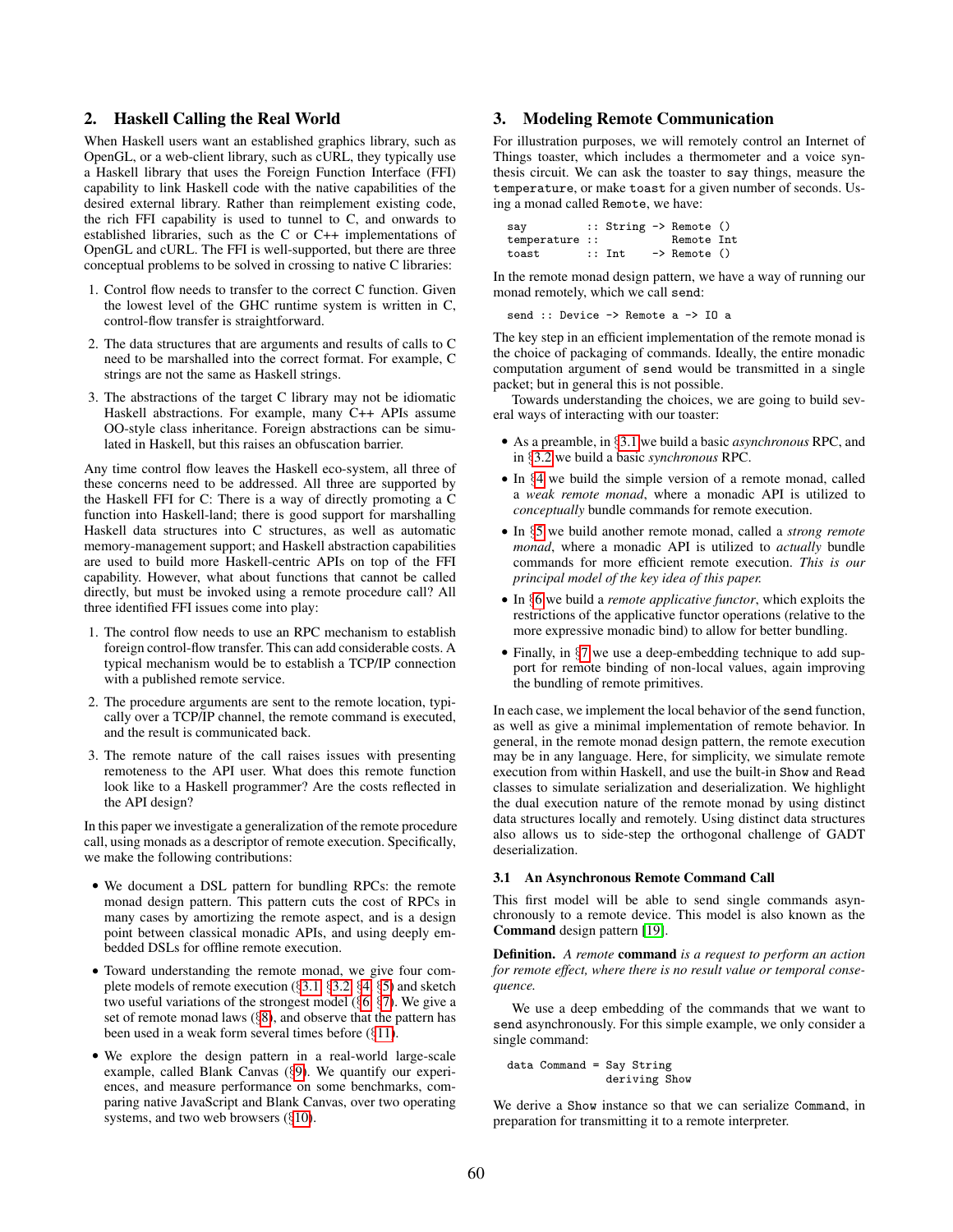<span id="page-2-1"></span>

Figure 1: Example of an Asynchronous Remote Command Call

We represent a remote device as a function from String to IO (), wrapped in a data structure called Device, which models the communication channel between local and remote execution.

data Device = Device {  $async :: String -> 10 ()$  }

We call the internal function async because it represents asynchronous communication. For asynchronous commands, there is no need for a back-channel on which to return values.

We can now define send, which serializes a Command and then transmits it to a remote device:

```
send :: Device -> Command -> IO ()
send d m = async d (show m)
```
Our Haskell simulation of the remote device requires a representation of commands on the remote device, an execution function for those commands, and a deserialization function that reads those commands. As a convenience, we use the same constructor name for the remote command data type, so that deserialization can be handled by a derived Read instance.<sup>[1](#page-0-0)</sup>

```
data RCommand = Say String
                deriving Read
execRCommand :: RCommand -> IO ()
execRCommand (Say str) = putStrLn ("Remote: " ++ str)
```
Our device, which simulates the remote interpreter handle, can then be defined as:

```
device :: Device
device = Device (execRCommand . read)
```
This completes our model. Now we can test it by sending a Say command, which prints *remotely*:

GHCi> send device (Say "Do you want some toast?") Remote: Do you want some toast?

In summary, this model is a direct implementation of *asynchronous* remote calls. Figure [1](#page-2-1) shows the interactions in this example invocation using a sequence diagram. We take the liberty of expressing our construction of Command as a sequence process, and we give the serialized text sent to the remote device, using green for an asynchronous call.

#### <span id="page-2-0"></span>3.2 A Synchronous Remote Call

In this subsection we build a *synchronous* remote call: a version of send that can receive a reply to a remotely transmitted procedure. That is, we will define a model of a remote procedure call.

Definition. *A remote* procedure *is a request to perform an action for its remote effects, where there is a result value or temporal consequence.*

When we execute a remote procedure, we either want to get a result back (e.g. the measured temperature), or know that a specific remote action has been completed (e.g. the toast is made). In this model, because we are interested in getting a reply, we represent remoteness using a function from String to IO String.

data Device = Device { sync :: String -> IO String }

As with commands, we use a deep embedding of the procedures that we want to send. However, as we now expect to receive a result in reply, we use a GADT with a phantom type index denoting the expected result type:

data Procedure :: \* -> \* where Temperature :: Procedure Int Toast :: Int -> Procedure ()

As with commands, we provide serialization using the Show class:

deriving instance Show (Procedure a)

For deserialization, we provide an auxiliary function that uses the phantom type index of Procedure to determine which Read instance should be used to parse the reply from the remote device:

```
readProcedureReply :: Procedure a -> String -> a
readProcedureReply (Temperature \{\}) i = read i<br>readProcedureReply (Toast \{\}) i = read i
readProcedureReply (Toast {})
```
The two read functions are each reading different types, as constrained by the specific Procedure constructor.

Now we can write our send command:

```
send :: Device -> Procedure a -> IO a
send d m = do
  r \leftarrow sync d (show m)
  return (readProcedureReply m r)
```
That is, send serializes the Procedure, sends it over a synchronous channel, and interprets the reply in terms of the type of the same Procedure. This time, send is polymorphic in the type parameter of Procedure and IO.

Our simulated remote Device is straightforward to construct. For conciseness we have merged serialization of the result value into the execution function, but these steps could be separated.

```
| Toast Int
                  deriving Read
execRProcedure :: RProcedure -> IO String
execRProcedure Temperature = do
 t <- randomRIO (50, 100 :: Int)
 return (show t)
execRProcedure (Toast n) = do
 putStrLn ("Remote: Toasting...")
 threadDelay (1000 * 1000 * n)putStrLn ("Remote: Done!")
 return (show ())
device :: Device
device = Device (execRProcedure . read)
```
This completes our model. Now we can test it by sending a Temperature procedure, which returns the temperature *locally*:

GHCi> send device Temperature 56

data RProcedure = Temperature

We have taken a procedure, transmitted it to a remote interpreter, executed it remotely, and returned with the result — thus we have a basic model of a typical Remote Procedure Call. Figure [2](#page-3-1) shows the sequence diagram for this interaction. We use red to highlight the synchronous communication call.

<sup>&</sup>lt;sup>1</sup> This code must be placed in a separate module to avoid a name clash.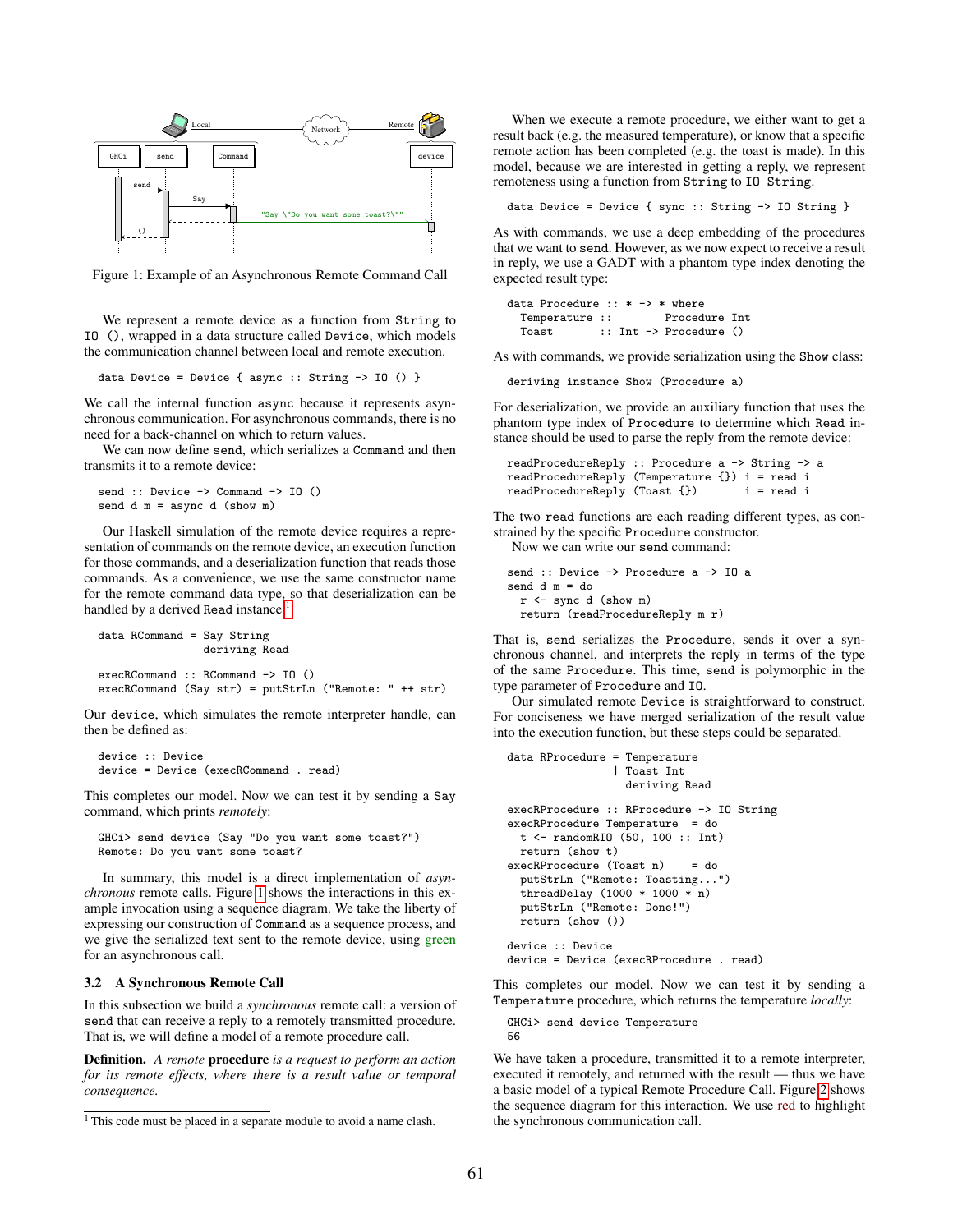<span id="page-3-1"></span>

Figure 2: Example of a Synchronous Remote Procedure Call

# <span id="page-3-0"></span>4. The Weak Remote Monad

Thus far, our arguments to send have not been instances of Monad. We will now address this. Here we join the asynchronous and synchronous models into a monad called Remote. In this section, we implement an initial version of the remote monad that does not amortize the cost of communication. We call this a *weak* remote monad.

Definition. *A* weak remote monad *is a remote monad that sends each of its remote calls individually to a remote interpreter.*

In this example, the Remote monad is implemented using the reader monad, where the environment is our Device, nested around the IO monad, using monad transformers [\[22,](#page-11-3) [27\]](#page-11-4).

```
newtype Remote a = Remote (ReaderT Device IO a)
```
deriving instance Monad Remote

This gives us access to the specific Device, which will allow us to send individual commands to the remote interpreter on the fly. We use deriving instance Monad to allow the monadic operators to be used, while hiding the transformer-based operations inside the Remote abstraction.

Device now needs to support *both* sync and async. In a real implementation, it would be expected that there would be two entry points into the same communication channel, where the usage specifics depend on if we want to receive a reply.

```
data Device = Device
 { sync :: String -> IO String
  , async :: String -> IO ()
  }
```
A send-style function, customized for our weak Remote monad, provides remote execution for Command. Observe that each command invokes the remote procedure call immediately.

```
sendCommand :: Command -> Remote ()
sendCommand m = Remote $ do
  d \leftarrow askliftIO (async d (show m))
 return ()
say :: String -> Remote ()
say txt = sendCommand (Say txt)
```
For procedures, we also provide a send-style function, again customized for our weak Remote monad. Again, each procedure invokes the remote procedure call immediately.

<span id="page-3-2"></span>

Figure 3: Example of a Weak Remote Monad

```
sendProcedure :: Procedure a -> Remote a
sendProcedure m = Remote $ do
  d \leftarrow askr <- liftIO (sync d (show m))
  return (readProcedureReply m r)
temperature :: Remote Int
temperature = sendProcedure Temperature
toast :: Int -> Remote ()
toast n = sendProcedure (Toast n)
```
Our main send function is now used to run the Remote monad, unboxing the reader function, and applying it to the Device:

```
send :: Device -> Remote a -> IO a
send d (Remote m) = runReaderT m d
```
Finally, the virtual remote Device is a combination of the synchronous and asynchronous Devices:

```
device :: Device
device = Device (execRProcedure . read)
                (execRCommand . read)
```
Now we can call send with a monadic argument, and chains of primitives, connected using the monad, will be executed. We have achieved our original goal: a (weak) remote monad where the primitive commands and procedures are executed in a remote location.

```
GHCi> t <- send device $ do
              say "Do you want some toast?"
              t <- temperature
              say (show t ++ "F")
              return t
Remote: Do you want some toast?
Remote: 56F
GHCi> when (t < 70) (send device (toast 120))
Remote: Toasting...
...sleeping for 120 seconds...
Remote: Done!
```
Figure [3](#page-3-2) shows the sequence diagram for this example of the weak remote monad. For every primitive call invoked, there is a remote call to the device. Furthermore, the GHCi computation does not terminate until the toast is complete.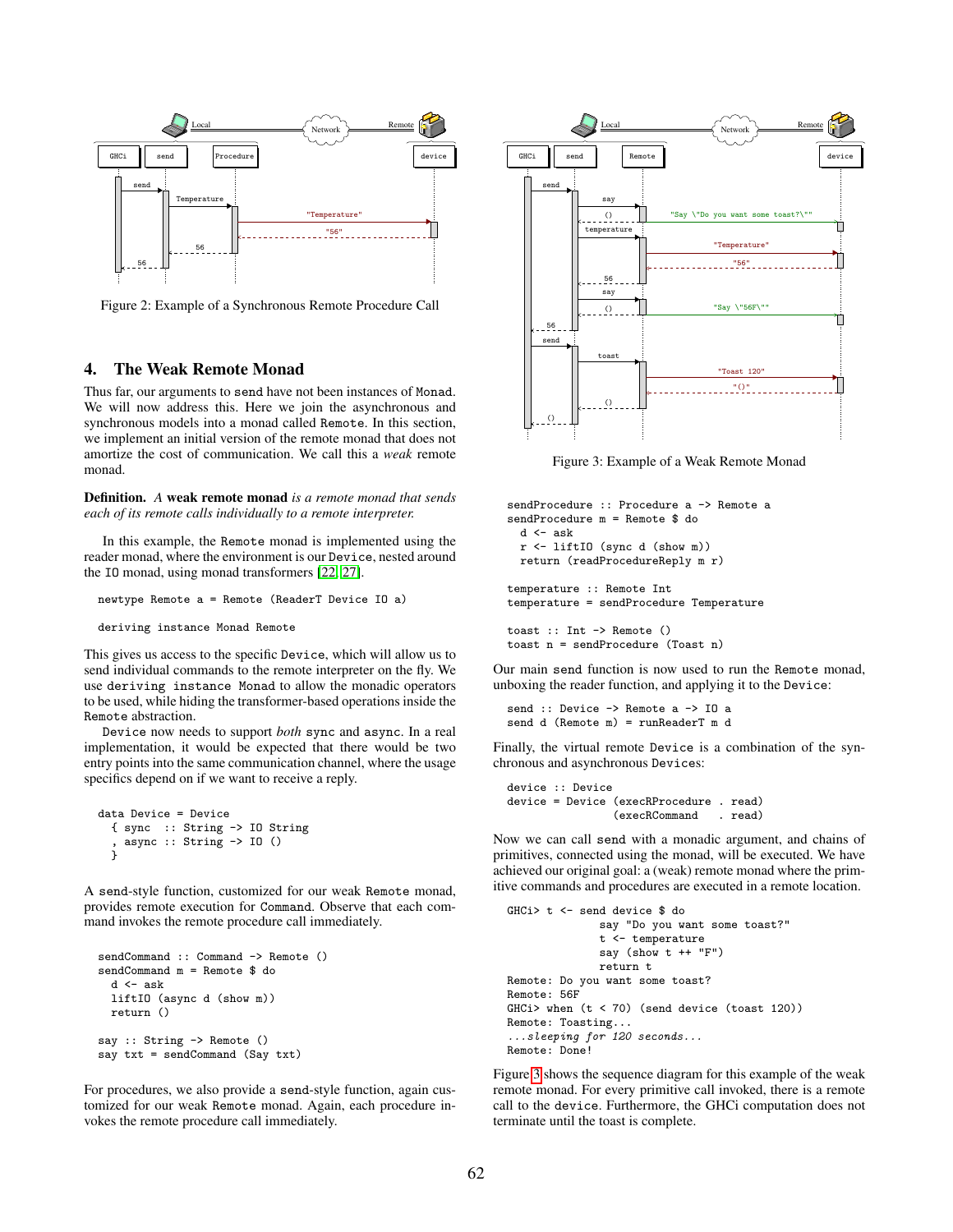# <span id="page-4-0"></span>5. The Strong Remote Monad

We want to bundle monadic remote calls, and send them as packets of computations to be remotely executed. The strong remote monad does this. We have two classes of primitive remote calls: *commands* that do not require any specific result to be observed, and *procedures* that require a reply from the remote site.

- For commands, which are asynchronous and do not send a reply, we can queue up the command and commit to sending it later.
- For procedures, which are synchronous, we need to transmit them immediately. Thus we first send all outstanding queued commands, then send the procedure, and then await the procedure's result.

At the end of executing a send, we flush the queue of any outstanding commands.

This is the key idea behind a strong remote monad: package the sequence of monadic actions into a list of commands, which are (in all but the final case) terminated by procedures. This design assumes that the only primitive remote calls in our remote monad are commands and procedures, and thus there is no way of *locally* pausing or stalling the pipeline of commands. The queuing of commands is simply a bundling strategy for commands and procedures that would be executed immediately after each other anyway.

Definition. *A* strong remote monad *is a remote monad that bundles all of its remote calls into packets of commands, punctuated by procedures, for remote execution.*

In the strong remote monad, as well as knowing what Device to talk to, we need to queue up the list of to-be-transmitted Commands. We use a reader monad for the Device (as with the weak remote monad), and a state monad for the command queue. Thus, our (strong) remote monad can be defined as:

```
newtype Remote a =
  Remote (ReaderT Device (StateT [Command] IO) a)
```
We want to send a packet of Commands, terminated by a Procedure, and also to have a way of sending a packet of Commands without a terminating Procedure. For the latter case, we simply send [Command]. For the former case, we introduce a dedicated data type:

```
data Packet a = Packet [Command] (Procedure a)
                deriving Show
```
Now we can start providing monadic primitives. A utility function, sendCommand, appends Commands to our "to-be-sent" queue, and say supports the remote monad interface:

```
sendCommand :: Command -> Remote ()
sendCommand cmd = Remote (modify (++ [cmd]))
say :: String -> Remote ()
say txt = sendCommand (Say txt)
```
Supporting procedures is more involved. We need to flush the queue of outstanding Commands, as well as to actually send a packet containing the Commands and procedure to the remote site:

<span id="page-4-1"></span>

Figure 4: Example of a Strong Remote Monad

```
sendProcedure :: Procedure a -> Remote a
sendProcedure p = Remote $ do
   d \leftarrow askcs <- get
  r <- liftIO (sync d (show (Packet cs p)))
  put []
  return (readProcedureReply p r)
temperature :: Remote Int
temperature = sendProcedure Temperature
toast :: Int -> Remote ()
toast n = sendProcedure (Toast n)
```
Next, we provide our send function, which runs our inner monad, and flushes any remaining Commands to the remote interpreter:

```
send :: Device -> Remote a -> IO a
send d (Remote m) = do
  (r,cs) <- runStateT (runReaderT m d) []
  when (not (null cs)) (async d (show cs))
  return r
```
Finally, we define our simulated remote device, now extended with an execution function for packets:

```
device :: Device
device = Device (execRPacket . read)
                (mapM_ execRCommand . read)
data RPacket = Packet [RCommand] RProcedure
              deriving Read
execRPacket :: RPacket -> IO String
execRPacket (Packet cs p) = do
       mapM_ execRCommand cs
       execRProcedure p
```
Figure [4](#page-4-1) shows the sequence diagram for the strong remote monad, on the same example as used for the weak remote monad. As can been seen, Packet combines Commands, punctuated by Procedures.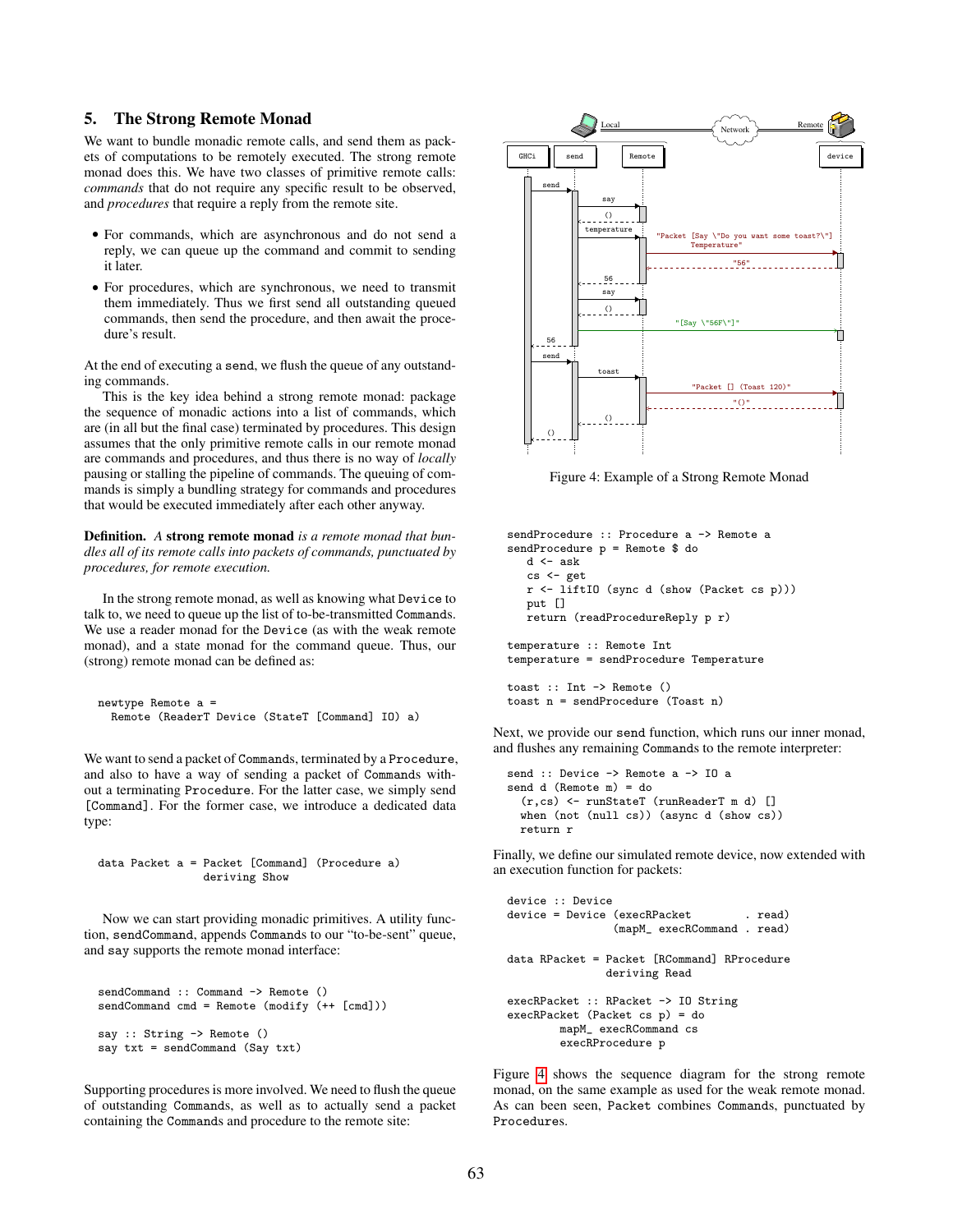# <span id="page-5-0"></span>6. The Remote Applicative Functor

There is also a remote applicative functor.

Definition. *A* remote applicative functor *is an applicative functor that has its evaluation function in a remote location, outside the local runtime system.*

As with monads, there are two classes: the *weak* remote applicative functor, and the *strong* remote applicative functor. Without a bind operator, applicative functors [\[30\]](#page-11-5) are fundamentally better suited to remoteness than monads are: subsequent applicative computations cannot depend on the results of prior computations, which in our context allows for bundling of procedures. In fact (using our terminology) a strong remote applicative functor is currently used by Facebook to bundle database requests [\[29\]](#page-11-6).

Any weak remote monad is, by definition, (at least) a weak remote applicative functor, with primitive calls transmitting individually. More interesting is the *strong* remote applicative functor, which we consider here. Exploiting the independence of subsequent calls from the results of prior calls, we are going to bundle *all* the Commands and Procedures together in a single packet, which we represent by a list of Prims (primitive remote calls).

| data Prim :: * where |  |                                                       |  |         |
|----------------------|--|-------------------------------------------------------|--|---------|
| Command ::           |  | Command                                               |  | -> Prim |
|                      |  | Procedure :: Show a => Procedure a $\rightarrow$ Prim |  |         |

```
deriving instance Show Prim
```
Our applicative functor is a wrapper around a monad transformer:

```
newtype Remote a =
  Remote (WriterT [Prim] (State [String]) a)
```
This monad transformer is a combination of the writer monad, for accumulating queued primitive calls, and the state monad, for simultaneously parsing results. We will use lazy evaluation to "tiethe-knot" [\[2\]](#page-11-7) between these two effects in send. We explicitly provide the instances for Applicative and Functor, but not Monad.

We handle Commands using the underlying writer monad:

```
sendCommand :: Command -> Remote ()
sendCommand cmd = Remote (tell [Command cmd])
```
Handling Procedures is a bit more involved. We use the writer monad to remember the Procedure, then read the result from the state, lazily pulling it off a list. Crucially, there are not any external effects inside our inner monad.

```
sendProcedure :: Show a => Procedure a -> Remote a
sendProcedure p = Remote $ do
   tell [Procedure p]
   *(r:rs) \leftarrow getput rs
   return (readProcedureReply p r)
```
We build send using recursive do notation [\[16,](#page-11-8) [17\]](#page-11-9). If our list of Prims contains only Commands, then we send it asynchronously to our remote device. Otherwise, we send it synchronously, and await the list of results from the remote device. We then recursively feed this result list back into the invocation of the applicative functor. Whether synchronous or asynchronous, we bundle the complete list of Prims as a single packet.

```
send :: Device -> Remote a -> IO a
send d (Remote m) = do
 rec let ((a, ps), _-) = runState (runWriterT m) r
      r <- if all isCommand ps
              then do async \overline{d} (show ps)
                      return []
              else do str <- sync d (show ps)
                      return (read str)
  return a
```
<span id="page-5-1"></span>

Figure 5: Example of a Strong Remote Applicative Functor

We are able to transmit Procedures as a bundle because we cannot examine the result on individual Procedures until we have the entire applicative functor computation result — a key property of applicative functors.

Our simulated remote device now needs to handle lists of intermingled commands and procedures:

```
data RPrim = Command RCommand
           | Procedure RProcedure
             deriving Read
execRPrims :: [RPrim] -> IO [String]
execRPrims [] = return []
execRPrims (Command c : ps) = do
         execRCommand c
         execRPrims ps
execRPrims (Procedure p : ps) = do
        r <- execRProcedure p
         rs <- execRPrims ps
         return (r:rs)
```
The device implementation uses execRPrims for both synchronous and asynchronous requests:

```
device :: Device
device = Device (liftM show . execRPrims . read)
               (void . execRPrims . read)
```
We can now transmit bundles containing both commands and procedures. For example, we can measure the temperature before and after toasting in one request:

```
GHCi (t1,t2) \leftarrow send device $
         liftA2 (,)
                 (say "Good Morning" *> temperature)
                                      *> temperature)
Remote: Good Morning
Remote: Toasting...
...sleeping for 120 seconds...
Remote: Done!
GHCi> print (t1,t2)
(56,99)
```
Figure [5](#page-5-1) shows the sequence diagram for this example. Notice how all three Procedures (and the Command) are sent to the toaster in a single packet.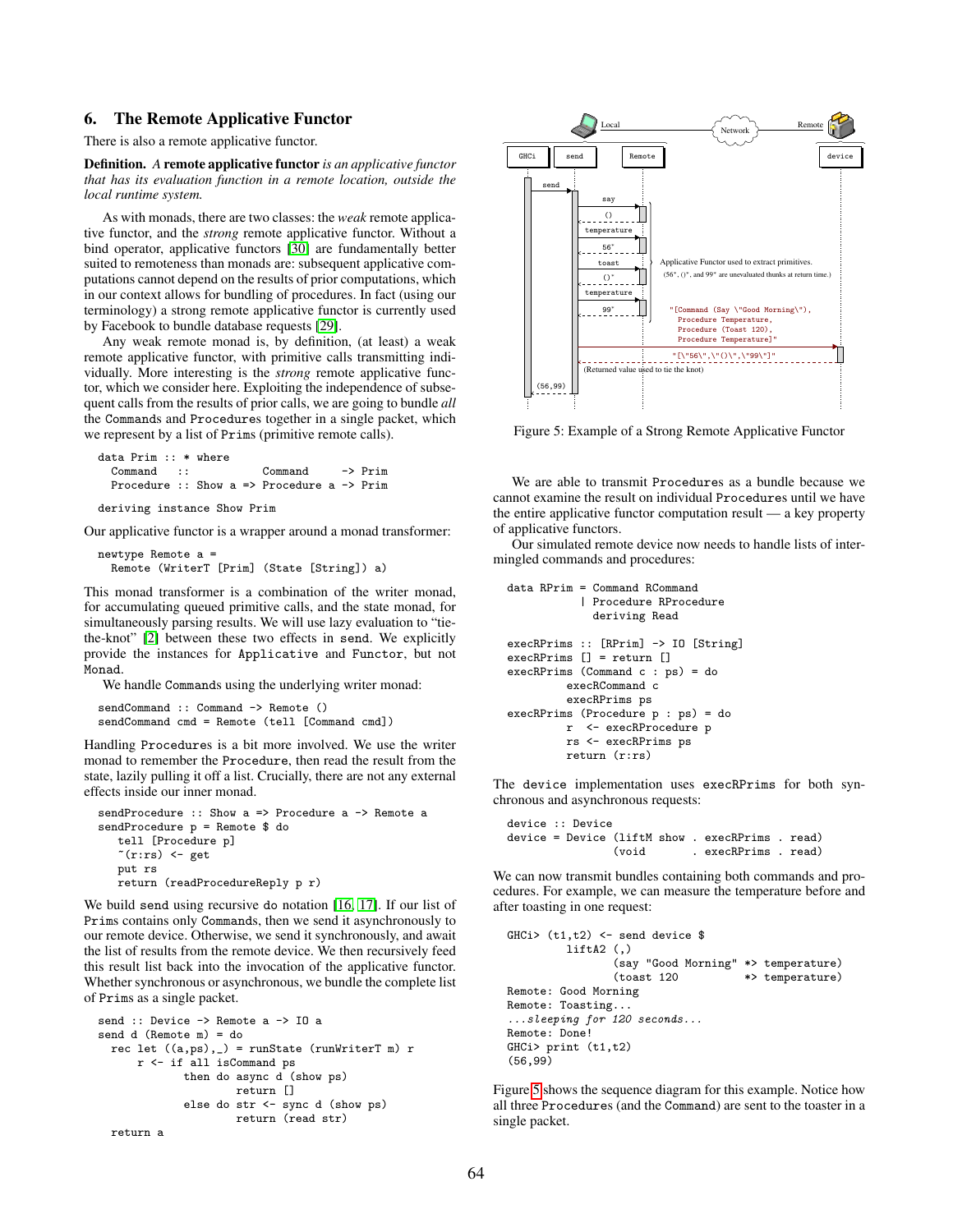# <span id="page-6-0"></span>7. Remote Binding

An alternative to combining procedures into one super-procedure with restrictions, would be to have the remote interpreter directly use the result of a procedure. We achieve this by introducing a *remote binding* mechanism, which locally acts like a remote procedure, but remotely acts like a command. To do so, we use some tricks for deeply embedded DSLs. To recap deep embeddings:

- We capture *expressions* by building data-structures that represent the operations inside the expression.
- We capture *functions* by extending our embedding with variables [\[12\]](#page-11-10), and applying the function to a fresh variable.

As an example, towards building our remote monad model, consider appending the string "F" to a string:

```
f :: StringExpr -> StringExpr
f t = t \Leftrightarrow "F"
```
We can capture f by using a small data structure for StringExpr that includes unique variables.

```
type Id = Int
data StringExpr = Var Id
                | Lit String
                | Append StringExpr StringExpr
```
With suitable IsString and Monoid instances for StringExpr, we can reify the function:

```
GHCi> f (Var 0)
Append (Var 0) (Lit "F")
```
Our remote monad will use the function-capture technique, by generating a new Id locally for each binding done remotely.

Definition. *A* remote binding *is the combination of a request to perform an action for its remote effects, where there is an interesting result value, and the remote interpreter binding this result value to a name remotely. The remote action is called a* remote bindee*.*

The result of a remote binding can be used immediately, without needing local interaction, because the result value resides remotely. Locally, we generate a new and unique Id, allowing the bindee to be bundled with commands. This is the trick — remote binders are a form of remote procedure calls, but because they return handles with known identifiers, we can transmit them to the remote site as remote commands.

We want our Temperature procedure to now be a Bindee, so that we can directly use the result remotely. We constrain the type of an Bindee in the same way we constrained the return type of a procedure: by using a GADT.

```
data Bindee :: * -> * where
 Temperature :: Bindee StringExpr
```
We now define the Command data type such that Say takes a StringExpr argument, and with a Bind command that will remotely bind an Id to a Bindee:

```
data Command where
 Say :: StringExpr -> Command
 Bind :: Id -> Bindee StringExpr -> Command
```
We have our utility functions say and temperature, and a function bindBindee that locally generates a name for the remotely bound value, before utilizing sendCommand.

```
say :: StringExpr -> Remote ()
say txt = sendCommand (Say txt)
```
<span id="page-6-1"></span>

Figure 6: Example of Remote Binding in a Strong Remote Monad

```
bindBindee :: Bindee StringExpr -> Remote Id
bindBindee e = do
  i <- newId
   sendCommand (Bind i e)
   return i
temperature :: Remote StringExpr
temperature = do
  i <- bindBindee Temperature
  return (Var i)
```
For returning the results of remote expressions, we provide a Procedure that takes a StringExpr, remotely executes it, and returns the result:

```
data Procedure :: * -> * where
 Reply :: StringExpr -> Procedure String
reply :: StringExpr -> Remote String
reply e = sendProcedure (Reply e)
```
This completes our set of transmittable primitives. The remaining definitions are almost identical to the strong remote monad model, except that the Remote monad now contains a numeric state that is used for fresh name generation, and the remote interpreter has an environment that can be updated. Using the above new machinery, and a suitable remote device, we can now run an example:

```
GHCi> send device $ do
         t <- temperature
         say ("The temperature is "\langle \rangle t \langle \rangle "F")
         reply t
Remote: The temperature is 56F
"56"
```
Figure [6](#page-6-1) shows the sequence diagram for this example. Observe that the local monadic bind has been transported to the device for remote binding.

Remote bindings provide an extension of traditional serialization. While procedures can return anything serializable, remote bindings can return handles to remote things that cannot be realistically transmitted back to Haskell. For example, some languages support objects that, when serialized, lose their identity. With a remote binding, we have a handle to the original object.

```
newtype Object = Object Int
```
Haskell can pass around the abstract but serializable Object, and the remote interpreter has an array of objects, indexed by an integer. However, a caveat with remotely bound objects is that, by creating a handle to a remote object, there is no (easy) way to know when you can garbage collect it.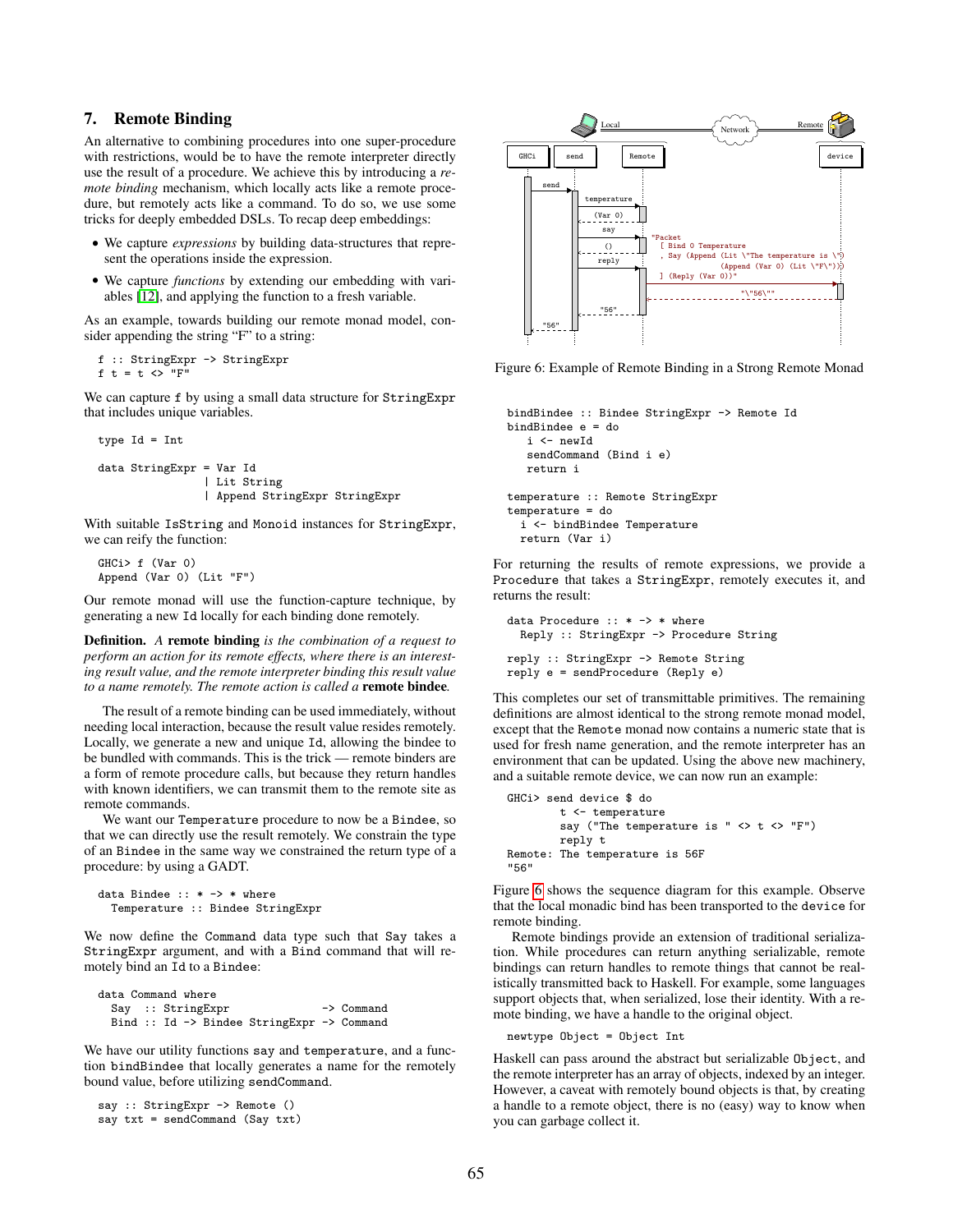# <span id="page-7-0"></span>8. The Remote Monad Laws

A remote monad is a monad that has its evaluation function in a remote location, outside the local runtime system. In the remote monad design pattern, this achieved by providing:

- a remote monad a set of primitive commands and procedures that form a monad; and
- a send function that facilitates remote execution of the primitive commands and procedures.

Towards a more systematic understanding of the remote monad, we propose the *remote monad laws*. Consider a send specialized to a specific destination or device d, with a remote monad Remote, and local monad Local. The send function is a natural transformation between Remote and Local:

$$
\texttt{send}_d \ :: \ \forall a \ . \ Remove a \rightarrow Local \ a
$$

As part of a design pattern, the send function itself says nothing about how the individual commands and procedures within the Remote monad are bundled into packets. Instead, as we have seen, send functions can implement different bundling algorithms.

We propose using the monad-transformer lift laws [\[22,](#page-11-3) [27\]](#page-11-4), also known as the monad homomorphism laws, as our remote monad laws, because we are lifting the Remote computation to the remote site, by Local effect.

<span id="page-7-2"></span>
$$
send_d (return a) = return a
$$
\n
$$
send_d (m \gg = k) = send_d m \gg = (send_d \cdot k) (2)
$$

Assuming these laws, the monad laws, and the laws relating functors and applicative functors to monads, the following morphism laws can be derived:

<span id="page-7-3"></span>
$$
send_d (pure a) = pure a
$$
 (3)  
\n
$$
send_d (m_1 \leftrightarrow m_2) = send_d m_1 \leftrightarrow send_d m_2
$$
 (4)  
\n
$$
send_d (fmap f m) = fmap f (send_d m)
$$
 (5)

Laws [\(1\)](#page-7-2) and [\(3\)](#page-7-3) state that a send has no effect for pure computations. Laws [\(2\)](#page-7-2) and [\(4\)](#page-7-3) state that packets of remote commands and procedures preserve the ordering of their effects, and can be split and joined into different sized packets without side effects. Law [\(5\)](#page-7-3) is a reflection of the fact that send captures a natural transformation.

#### 8.1 Infinite Remote Monads

From observation of the laws, it is straightforward to split any *finite* sequence of *total* Remote primitives into arbitrarily sized packets. It should be possible to lift the finiteness pre-condition as follows:

- In the weak remote monad, each primitive invokes an individual RPC. Therefore, it is completely reasonable to have an infinite stream of primitives in the Remote monad, in the same way that we can have infinite monadic computations in the IO monad. The hArduino library, discussed in §[11.4,](#page-9-1) is an example of this.
- In the strong remote monad, it would be possible to have an infinite stream of primitives in the Remote monad, *provided the packets are themselves finite*. If necessary, this could be artificially manufactured by putting an upper bound on the number of consecutive commands before sending a packet.

We leave lifting the finiteness requirement of the remote applicative functor to future work, observing that an applicative functor will likely require Alternative, or something similar, to achieve an interesting infinite denotation.

#### 8.2 Networking

Making networks robust is a hard problem. For example, UDP packets are not guaranteed to arrive, or arrive in order, so are unsuitable, without additional infrastructure, for use in a remote monad. The remote monad laws assume the network works. However, having all remote calls wrapped in a send allows for send to enforce a specific policy; for example, time-out after 3 seconds and raise an exception in the Local monad. Also, the Remote monad could have control structures for exception handling built in. The advantage is that by having a structured way of calling remote services, this gives hooks to include systematic recovery services as part of the remote service API.

#### 8.3 Threading

We have assumed a single-threaded local user and a single-threaded remote service, and the remote monad laws reflect this assumption. We could lift the local single-threaded assumption trivially, by using a lock on invocations of send, keeping the remote interactions single threaded. Alternatively, we could allow the local actions to be threaded, and have the thread usage reflect into the remote site. The interleaving semantics will certainly depend on the specific remote monad, and, as when running any side-effecting command on any multi-threaded system, interference patterns need to be considered and accounted for.

# <span id="page-7-1"></span>9. Extended Example: Blank Canvas

In our toaster models, the remote interpreter was also written in Haskell. This will not be the case in general. Blank Canvas is our Haskell library that provides the complete HTML5 Canvas API, using a strong remote monad. In this section, we describe how we used the remote monad design pattern to build this full scale API that remotely calls JavaScript.

The HTML5 standard, implemented by all modern web browsers, supports a rich canvas element. This canvas element provides a low-level 2-dimensional interface to the in-browser widget. The API provides approximately 30 methods, most of which are void methods called for their effect, and almost 20 settable attributes. Table [1](#page-8-1) gives a complete list of the base API.

We name our remote monad Canvas, because it represents methods on the JavaScript Canvas. From examining Figure [1,](#page-8-1) all methods and all settable attributes can be transliterated into monadic Haskell functions in our remote monad. All methods and attributes are serializable values; there are no callbacks in this API.

Classifying the API as remote commands, bindings and procedures is all about deciding if a specific data structure is local or remote:

- isPointInPath, toDataURL, and measureText, are procedures, which return values to the Haskell runtime system, returning Bool, Text and TextMetrics respectively. (TextMetrics is simply a wrapper around a Double.)
- createLinearGradient, createRadialGradient, and createPattern, are bindings, because CanvasGradient and CanvasPattern are subtypes of an image class, which can only be used remotely.
- ImageData is a type that is local to Haskell. This is a design choice. ImageData is an array of RGB byte values, intended for pixel-level manipulations of images before calling putImageData to render to a canvas. Instead of reflecting an entire deep embedding of arithmetic and array operations, we make ImageData a wrapper around a Haskell byte vector, to be constructed Haskell-side, and provided as a serializable argument to put ImageData. Thus, get ImageData is a procedure.
- Everything else, including setting attributes, are commands.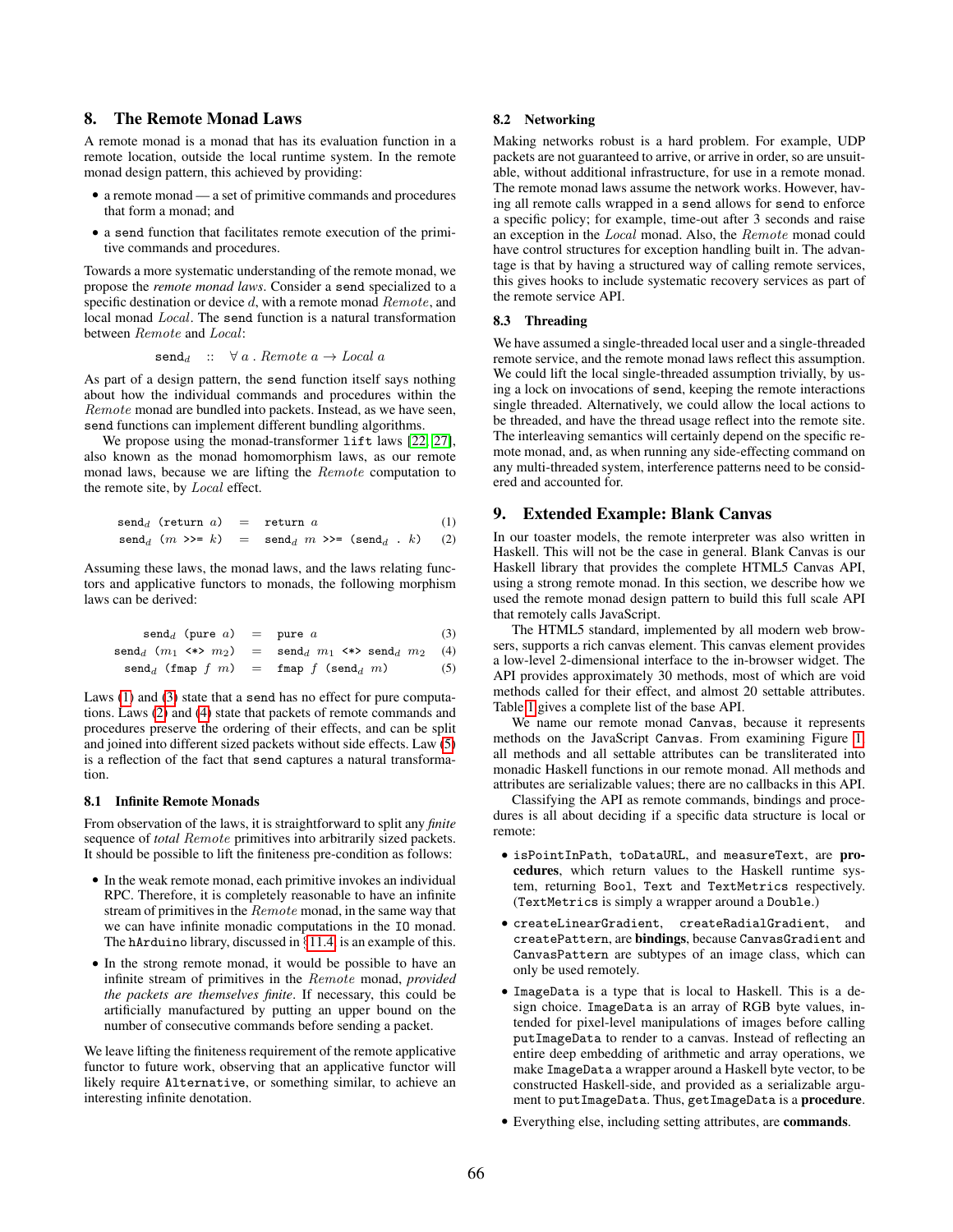#### Table 1: JavaScript API for HTML5 Canvas

<span id="page-8-1"></span>

| TRANSFORMATION     |                                                                                  |                       | FONTS, COLORS, STYLES AND SHADOWS (ATTRIBUTES)         |                                                                             |  |
|--------------------|----------------------------------------------------------------------------------|-----------------------|--------------------------------------------------------|-----------------------------------------------------------------------------|--|
| void               | save()                                                                           |                       | globalAlpha float                                      | globalCompositeOperation string                                             |  |
| void               | restore()                                                                        |                       | lineWidth float                                        | lineCap string                                                              |  |
| void               | scale(float x, float y)                                                          |                       | lineJoin string                                        | miterLimit float                                                            |  |
| void               | rotate(float angle)                                                              |                       | strokeStyle any                                        | fillStyle any                                                               |  |
| void               | translate(float x, float y)                                                      |                       | shadow0ffsetX float                                    | shadow0ffsetYfloat                                                          |  |
| void               | transform(float m11,float m12,float m21,float m22,float dx,float dy)             |                       | shadowBlur float                                       | shadowColor string                                                          |  |
| void               | setTransform(float m11,float m12,float m21,float m22,float dx,float dy)          |                       | strokeStyle any                                        | fillStyle any                                                               |  |
|                    |                                                                                  |                       | font string                                            | textAlign string                                                            |  |
|                    | <b>TEXT</b>                                                                      |                       | textBaseline string                                    |                                                                             |  |
| void               | fillText(string text,float x,float y,[Optional] float maxWidth)                  |                       |                                                        |                                                                             |  |
| void               | strokeText(string text,float x,float y,[Optional] float maxWidth)                |                       | <b>DRAWING</b>                                         |                                                                             |  |
| <b>TextMetrics</b> | measureText(string text)                                                         | void                  |                                                        | drawImage(Object image,float dx,float dy, [Optional] )                      |  |
|                    |                                                                                  | void                  | clearRect(float x,float y,float w,float h)             |                                                                             |  |
|                    | <b>PATHS</b>                                                                     | void                  | fillRect(float x,float y,float w,float h)              |                                                                             |  |
| void               | $begin{bmatrix}$                                                                 | void                  | strokeRect(float x,float y,float w,float h)            |                                                                             |  |
| void               | fill()                                                                           |                       |                                                        |                                                                             |  |
| void               | stroke()                                                                         |                       | <b>STYLE ATTRIBUTES</b>                                |                                                                             |  |
| void               | clip()                                                                           | CanvasGradient        |                                                        | createLinearGradient(float x0,float y0,float x1,float y1)                   |  |
| void               | moveTo(float x, float y)                                                         | <b>CanvasGradient</b> |                                                        | createRadialGradient(float x0,float y0,float r0,float x1,float y1,float r1) |  |
| void               | lineTo(float x, float y)                                                         | <b>CanvasPattern</b>  | createPattern(Object image, string repetition)         |                                                                             |  |
| void               | quadraticCurveTo(float cpx,float cpy,float x,float y)                            |                       |                                                        |                                                                             |  |
| void               | bezierCurveTo(float cp1x,float cp1y,float cp2x,float cp2y,float x,float y)       |                       | <b>IMAGES</b>                                          |                                                                             |  |
| void               | $arcTo$ (float x1, float y1, float x2, float y2, float radius)                   | string                | toDataURL([Optional] string type, [Variadic] any args) |                                                                             |  |
| void               | arc(float x, float y, float radius, float startAngle, float endAngle, boolean d) | <b>ImageData</b>      | createImageData(float sw, float sh)                    |                                                                             |  |
| void               | rect(float x,float y,float w,float h)                                            | <b>ImageData</b>      | getImageData(float sx, float sy, float sw, float sh)   |                                                                             |  |
| boolean            | isPointInPath(float x,float y)                                                   | void                  |                                                        | put ImageData(ImageData imagedata, float dx, float dy, [Optional] )         |  |

The taxonomy of remote primitives allowed the design choice to be an informed choice. We maximize the size of our packets going to the JavaScript interpreter, though we flush the commands at the end of every send. We also add two meta-primitives to our API: sync :: Canvas (), an empty procedure that ensures the pipeline is flushed; and async :: Canvas (), an empty command that *asynchronously* flushes the pending commands.

We used a deep embedding of the Canvas monad in Blank Canvas. This is more of a historical accident: at the time we wrote Blank Canvas we thought the strong remote monad required such an embedding. However, as we can see from our models, it is possible to build a remote monad with a shallow embedding. The send function interprets the embedding of the Canvas GADT.

To give an example, consider drawing a line using Blank Canvas. All the required primitives are commands. So send bundles them up as a single packet, and transmits the following JavaScript (without the whitespace) to the browser, for evaluation:

| Haskell                                                                                                  | JavaScript                                                                                                                                                            |
|----------------------------------------------------------------------------------------------------------|-----------------------------------------------------------------------------------------------------------------------------------------------------------------------|
| send context \$ do<br>moveTo(50, 50)<br>lineTo(200,100)<br>lineWidth 10<br>strokeStyle "red"<br>stroke() | try{<br>c.moveTo(50, 50);<br>c.lineTo(200, 100);<br>$cu$ .lineWidth = 10;<br>$c.$ stroke $Style = "red";$<br>$c.$ stroke $()$ ;<br>$} \catch(e) \{$<br>alert $($ ''); |

For each Blank Canvas procedure primitive, we have a small wrapper, written in JavaScript, that uses currying to accept a unique "transaction" id, in this example the number 9, and the graphics context, c.

| Haskell                                    | JavaScript                                                               |
|--------------------------------------------|--------------------------------------------------------------------------|
| send context \$ do<br>isPointInPath(10,20) | tryf<br>IsPointInPath(10,20)(9,c);<br>$} \catch(e) \{$<br>alert $($ ''); |

The function \$.kc.reply, from the package kansas-comet [\[21\]](#page-11-11), sends a JavaScript value back to the Haskell program. The first argument is the transaction id, and the second argument is the returned (JavaScript) value. We then embed JavaScript's isPointInPath inside a Blank Canvas supporting function.

```
function IsPointInPath(x,y) {
    return function (u,c) {
        $.kc.reply(u,c.isPointInPath(x,y));
    }
}
```
For bindings, we allocate a global variable, and remember the unique number inside the proxy object.

| Haskell                                                                         | JavaScript                                                                |
|---------------------------------------------------------------------------------|---------------------------------------------------------------------------|
| send context \$ do<br>grd $\leftarrow$ $\langle\langle$ BINDEE $\rangle\rangle$ | try <sub>1</sub><br>var $v_42 = \langle \langle$ BINDEE $\rangle \rangle$ |
| .                                                                               | $\cdots$<br>$}catch(e)$<br>$\text{alert}(\text{''}):$                     |

In summary, the JavaScript generated is a direct transliteration of the function calls made in Haskell, using the remote monad as the guiding design pattern.

# <span id="page-8-0"></span>10. Blank Canvas in Practice

Out of the box, Blank Canvas is pac-man complete — it is a platform for simple graphics, classic video games, and building more powerful abstractions that use graphics. The key question is how well does Blank Canvas perform in practice. In this section, we give both empirical and anecdotal evidence.

#### 10.1 Empirical Evidence

An important question is the cost of using the remote monad design pattern, albeit over a machine-local network. At first glance the cost of using the remote monad to implement Blank Canvas seem prohibitive. Blank Canvas transliterates each packet to a Text string, and then sends the packet over a network, where it is parsed by the JavaScript virtual machine. Normally, in a JavaScript application, the JavaScript program is parsed and compiled once, and the inner loops are run many times. But a loop in Blank Canvas will repeatedly transmit the contents of the loop body, requiring re-parsing and re-compilation each time. Even with the use of the remote monad design pattern, we expect to take a significant performance hit, above and beyond the cost of networking.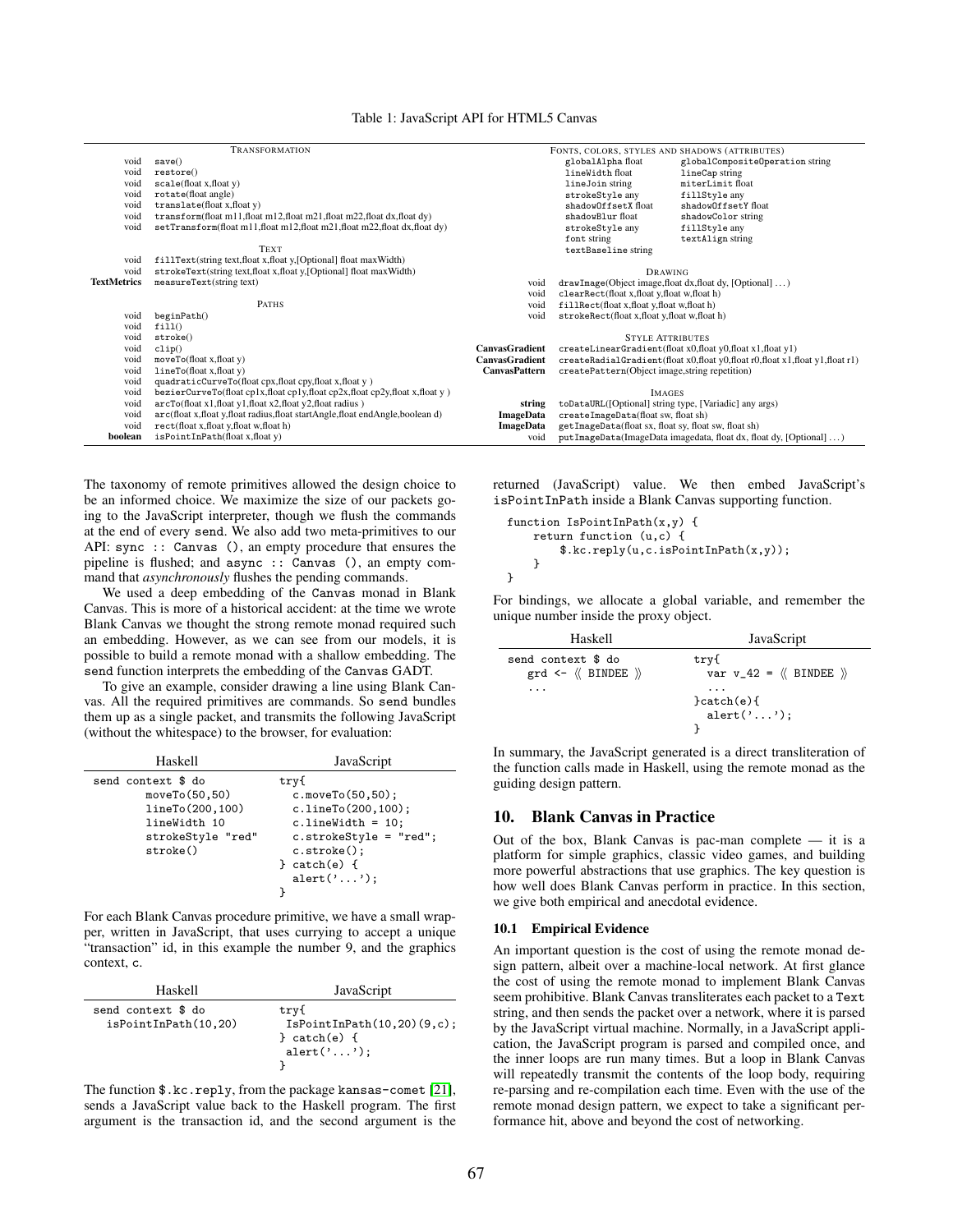In order to quantify our ideas, we have measured the performance of Blank Canvas on several benchmark programs and compared them to native JavaScript. We have two classes of benchmarks: command benchmarks, which simply render to the canvas; and procedure benchmarks, where the inner loop of the benchmark invokes some form of query that requires a round-trip from server, to client, and back to the server. The JavaScript versions of the benchmarks were written in idiomatic JavaScript. The Blank Canvas tests were run using criterion [\[36\]](#page-11-12), and the JavaScript tests used the criterion mechanism to estimate confidence.

We ran our benchmarks on both Chrome and Firefox, and on both Linux and OSX. The relative performance of our command benchmarks varied widely, depending on browser and benchmark, but on average, the cost of using Haskell and the Blank Canvas API was between a factor of 2 and 10 relative to native JavaScript. This is surprising and encouraging! However, the performance cost of our procedure benchmarks was significantly higher, up to a factor of 600 relative to native JavaScript. We expect that adding a strong remote applicative functor capability would significantly reduce the cost of the procedure benchmarks, because it would also allow Blank Canvas to bundle procedures. We plan to perform a more systematic study of the costs of the remote monad, and the benefits of the remote applicative functor, in the future.

#### 10.2 Anecdotal Evidence

Blank Canvas has now been used by the students in four separate instances of our functional programming class. Students find it easy to understand, given the analog between the IO monad and the remote Canvas monad, with students often choosing to use Blank Canvas for their end-of-semester project. To give two examples, one end-of-semester project was Omar Bari and Dain Vermaak's Isometric Tile Game, that can be rotated in 3D in real-time; another project was Blankeroids, a playable asteroids clone, written by Mark Grebe, on top of Yampa [\[9\]](#page-11-13) and yampa-canvas [\[39\]](#page-11-14). Both are shown here with the students' permission.



In summary, Blank Canvas, using the remote monad, is a viable way for students to draw pictures and write games in Haskell. Rendering graphics uses many more commands than procedures, so it (retrospectively) turns out to be an ideal candidate for the remote monad. Given that we have access to whole new capabilities, we consider the overheads of using the remote monad reasonable.

# <span id="page-9-0"></span>11. Related Work

Once the remote monad design pattern is understood, many instances of its use, or of related patterns, can be observed in the wild. In this section we discuss some of the existing instances, and present the type of the send analog, with the natural transformation highlighted in red. This list is not intended to be comprehensive, but rather to give a flavor of existing uses, or close uses, of the remote monad and related ideas.

# 11.1 Terminal Interaction

• The ncurses [\[33\]](#page-11-15) package provides two levels of weak remote monads, in order to provide an API for moving the cursor around a terminal, and other terminal-specific services. The outer send has the type

runCurses :: Curses a -> IO a

and the inner send has the type

updateWindow :: Window -> Update a -> Curses a

This package compiles commands into ANSI-style command sequences to be execute directly on the terminal.

## 11.2 Database Access

• In the Haxl DSL, Marlow [\[29\]](#page-11-6) uses the properties of applicative functors to issue database queries in parallel. The send function has the type:

runHaxl :: Env u -> GenHaxl u a -> IO a

Haxl is a DSL with a weak remote monad, with a strong remote applicative functor.

• mongoDB [\[23\]](#page-11-16) is an API into the popular MongoDB NoSQL database that uses a weak remote monad. The send function has the type:

```
access :: MonadIO m => Pipe
                         -> AccessMode
                         -> Database
                         \rightarrow Action m a \rightarrow m a
```
#### 11.3 Browser / Server

• The rather ingenious Haste.App library [\[10,](#page-11-17) [11\]](#page-11-18) is an instance of the remote monad design pattern. The Haste.App uses two Haskell compilers, a Haskell to JavaScript compiler for the local monad, and GHC for the remote monad evaluator, with the glue code between the two generated artifacts being automatically generated. The send function has the type:

onServer :: Binary a => Remote (Server a) -> Client a

The Remote is a wrapper to help stage the difference between the client and server compilations. The Server monad is the remote monad. The remoteness here is running on the server; the main program runs on the client browser.

Sunroof is a compiler for a monadic JavaScript DSL [\[4,](#page-11-19) [20\]](#page-11-20), developed by the University of Kansas. The compiler, which is considerably more involved than Blank Canvas, could be used stand-alone, as a part of a strong remote monad. There are three separate send commands:

```
asyncJS :: SunroofEngine -> JS t () -> IO ()
syncJS :: (...) => SunroofEngine -> JS t a
                               -> IO (ResultOf a)
rsyncJS :: (...) => SunroofEngine -> JS t a -> IO a
```
Using what we have learned from studying the remote monad design pattern, these three send functions could be combined into a single send.

#### <span id="page-9-1"></span>11.4 Embedded Systems

• Levent Erkök's hArduino package  $[14]$  uses the weak remote monad design pattern. The send-command withArduino is a one-shot operation, and does not have the ability to return values. Instead, the monad represents the whole computation to be executed.

```
withArduino :: Bool -> FilePath -> Arduino () -> IO ()
```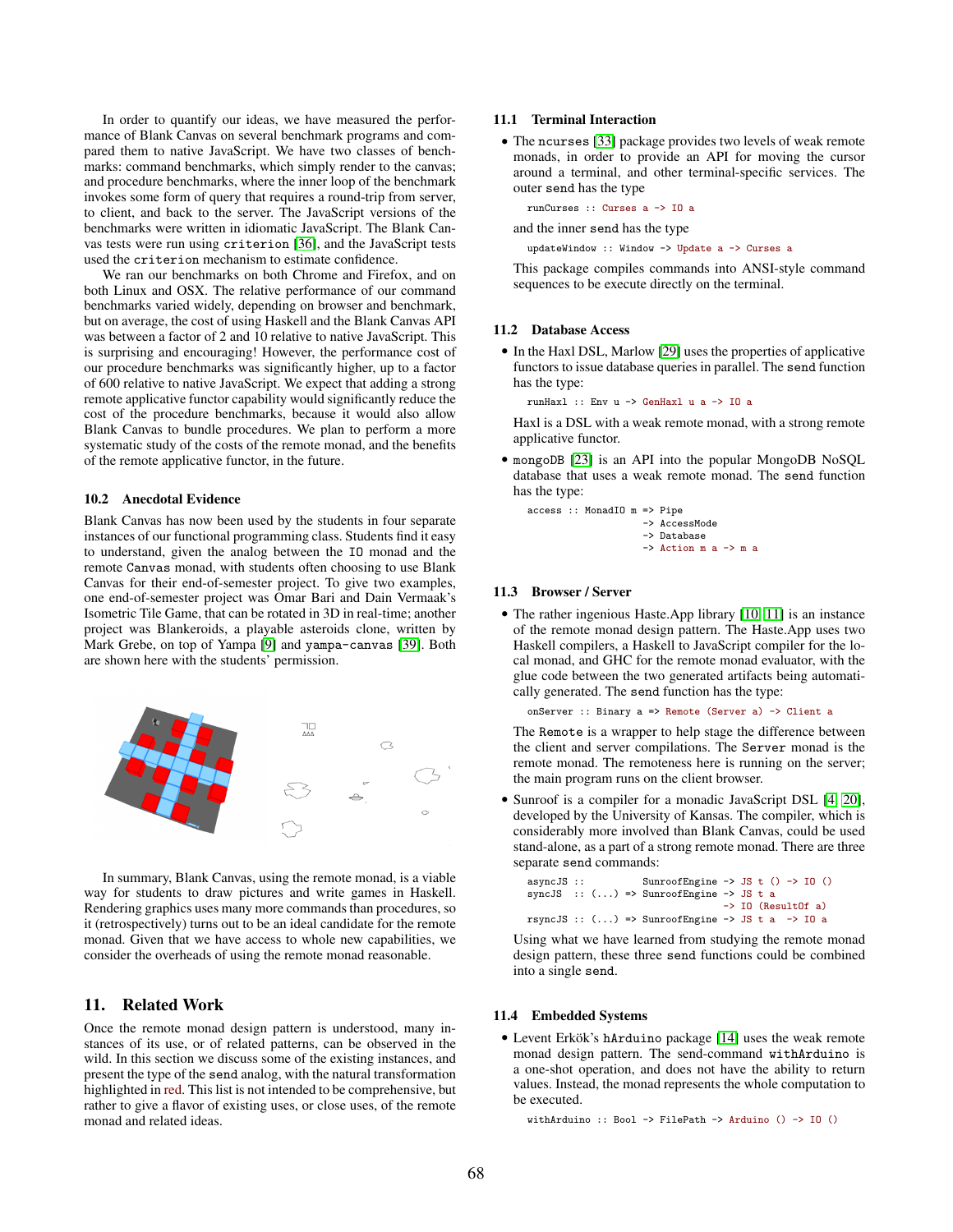• Ben Gamari's bus-pirate package [\[18\]](#page-11-22) allows access to the I <sup>2</sup>C or SPI embedded device protocols via a serial port, using monadic primitives. The send command implements the remote monad directly.

runBusPirate :: FilePath -> BusPirateM a -> IO (Either String a)

• The University of Kansas used an (as yet unpublished) strong remote applicative functor in the design of  $\lambda$ -bridge, an interface between Haskell and an FPGA, built on top of the open Wishbone [\[35\]](#page-11-23) bus protocol.

send :: Board -> BusCmd a -> IO (Maybe a)

The applicative functor structure allows multiple reads and writes to be combined into a bus transaction, and executed on an FPGA.

## 11.5 GUIs

• Heinrich Apfelmus' threepenny-gui [\[1\]](#page-11-24) uses a user-interface element monad UI as a weak remote monad.

runUI :: Window -> UI a -> IO a

#### 11.6 GPGPUs

• The popular accelerate package [\[7\]](#page-11-25) uses a remote array design pattern to program a GPGPU. The send function takes an Acc, and returns a pure result.

runIn :: Arrays a => Context -> Acc a -> a

This version of send does not use a local monad, but it can be considered to use the Identity monad. The send function can be purely functional specifically because the computations that are performed remotely are purely functional. Like other uses of the remote design pattern, Acc encodes the computation to be performed, in this case on the GPGPU. Acc is a DSL which provides array-based operators; such as zipWith and map. There is no applicative apply, or monadic bind, for Acc.

## 11.7 SMT solvers

• Levent Erkök's sbv package [\[15\]](#page-11-26) provides access to SMT solvers, and uses a weak remote monad as its lowest level API. runSymbolic' :: SBVRunMode -> Symbolic a -> IO (a, Result)

#### 11.8 Games

• Douglas Burke's mcpi package [\[5\]](#page-11-27) uses a weak remote monad to allow Haskell users to interact with a Minecraft server. runMCPI :: MCPI a -> IO a

# 11.9 Other Related Works

This work is the marriage of Domain Specific Languages and Remote Procedure Calls. Both have a long and rich history.

Sun Microsystems implemented the first widely-distributed RPC implementation [\[31,](#page-11-28) [32\]](#page-11-29). The ideas were based on Birrell and Nelson's seminal work in this area [\[3\]](#page-11-30). All modern operating systems include RPC capabilities, building on these initial implementations. There is now an array of high-level libraries and frameworks for almost any modern language, offering RPC services such as D-Bus [\[28\]](#page-11-31), which operates within a single machine, and Java's Jini, now called Apache River (<http://river.apache.org/>). The Haskell cloud-computing effort [\[13\]](#page-11-32) includes support for RPCs, and can be considered such a middleware solution. There are also many low-level protocols for executing RPCs, such as JSON-RPC (<http://www.jsonrpc.org/>).

Domain Specific Languages are Haskell's forte. There are shallowly embedded DSLs [\[25,](#page-11-33) [26\]](#page-11-34), with direct execution, and deeply embedded DSLs [\[12\]](#page-11-10), with a generated structure representing the computation and a paired evaluator. There are also tagless-final DSLs [\[6\]](#page-11-35), where there is no early commitment to a specific embedding, but instead class overloading in used to specify the API. Several Haskell DSLs, including Feldspar [\[37\]](#page-11-36) and Obsidian [\[8\]](#page-11-37), reify the structure of monadic code [\[40,](#page-11-38) [41\]](#page-11-39) to generate external imperative code. Other DSLs, including CoPilot [\[38\]](#page-11-40) and Ivory [\[24\]](#page-11-41), use a shallow embedding of statements to capture the monadic structure. All of these DSLs could leverage the remote monad design pattern.

#### 12. Conclusion and Future Work

This work was inspired by the question of what would an online evaluator of a deeply embedded DSL outside the Haskell heap look like. However, as we have seen, other DSL technologies can be used to generate the remote packets; the remote monad ideas are orthogonal to specific DSL implementation technologies. We thought we were writing a paper about deeply embedded DSLs and interesting GADT encodings. Instead, we discovered a design pattern and a small language for RPC APIs.

We have built a number of remote monads and remote applicative functors. Aside from the examples already documented above, we have also reimplemented the Minecraft API found in mcpi, but with a strong remote monad, and a general JSON-RPC framework in Haskell. In particular, the JSON-RPC protocol supports multiple batched calls, as well as individual calls. Currently, the user needs to choose between the monadic and applicative functor API. We will use this prototype as a test-bench to explore the combination of simultaneously being a strong remote monad and a strong remote applicative functor. The recent push to add applicative functor do-notation as a GHC-extension is something that we can take advantage of here.

Our simulated remote interpreters used regular data structures, rather than sharing the GADT used by send. This was for clarity, but also to avoid the complications of reifying GADTs. This is not a fundamental limitation: we have also implemented all our models using GADTs for the remote procedures, using a wrapper GADT called Transport to enable deserialization.

```
data Transport (m :: * -> *)
  = forall a . (Show a) => Transport (m a)
```
By providing a Read instance for Transport, we can hide the phantom type index from the Read instance, while ensuring that we have a Show instance for the phantom type. We expect that any full-scale implementation would use similar techniques when the remote interpreter uses Haskell.

A remote monad is a sweet spot between an RPC and a deeply embedded DSL, offering the possibility of rich FFIs for little effort and runtime cost. The remote monad design pattern allows a progression from weak, to strong, to deep embedding, giving a gentler pathway to implement deeply embedded DSLs. We have used the remote monad design pattern many times, and hope others will find the pattern as useful as we have.

## Acknowledgments

We would like to thank Heinrich Apfelmus, Conal Elliott, and Levent Erkök for their useful discussions and insights, and the anonymous reviewers for their useful and constructive comments. This material is based upon work supported by the National Science Foundation under Grant No. 1117569 and Grant No. 1350901. Aleksander Eskilson, Ryan Scott and James Stanton were supported by the NSF REU initiative. The icons in the sequence diagrams were created by Tomoyuki Miyano, and made available online, at <http:/iconarchive.com/>.